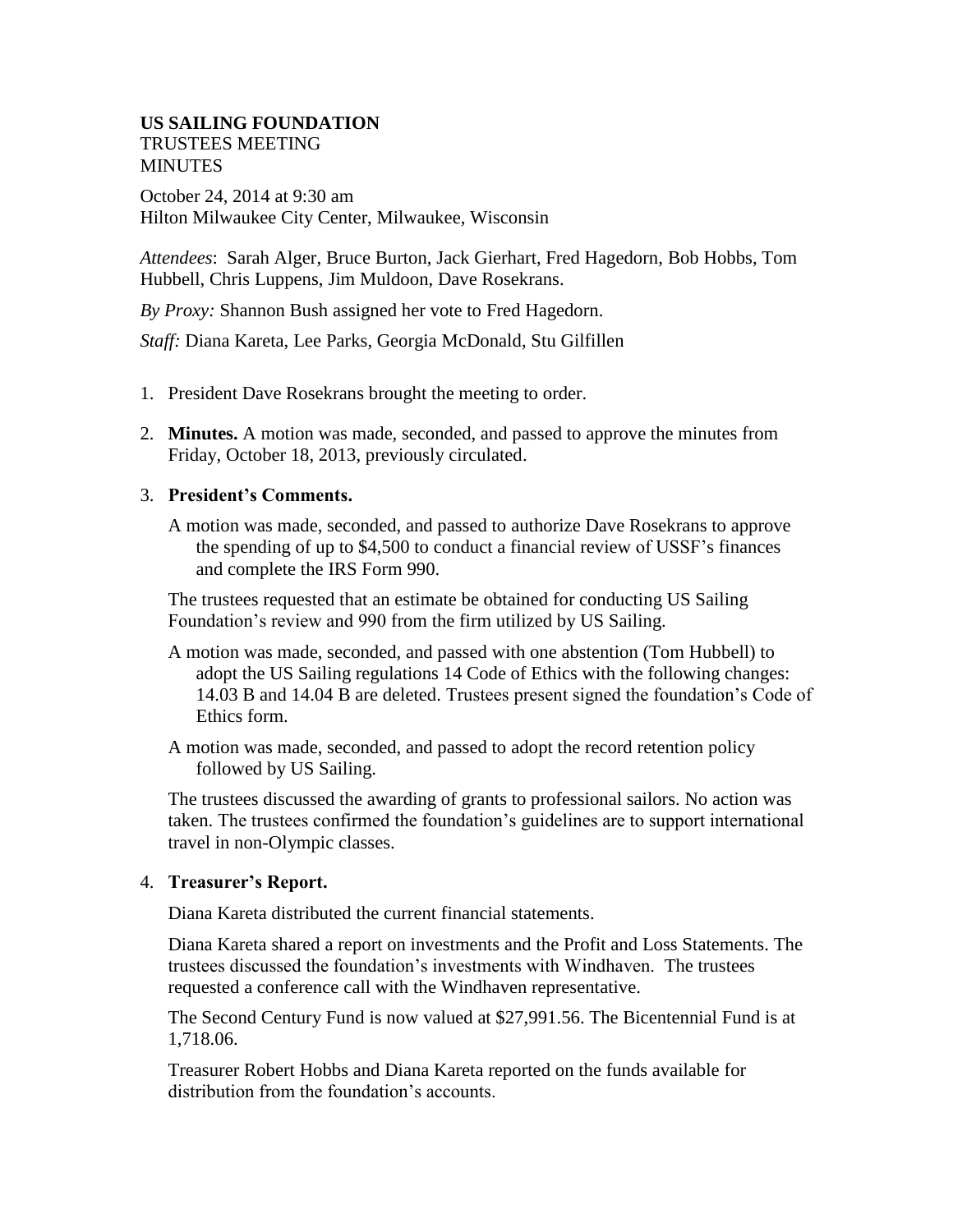- 5. **Investment and Spending Policies.** Discussion occurred regarding whether or not to adopt US Sailing's investment and spending policies. Treasurer Bob Hobbs agreed to draft a spending policy appropriate for USSF.
- 6. **Grant Request Review**. Lee Parks reviewed the grant requests for 2015. Stu Gilfillen spoke in support of two of the requests.
- 7. **Nominating Committee Report**. Fred Hagedorn presented the slate.

Motion: a motion was made, seconded, and passed to reelect the existing trustees and officers.

## **Closed Session**

**1. Grants.**

The following grants were awarded:

| <b>Classes</b>                                                           | <b>Grant</b> |
|--------------------------------------------------------------------------|--------------|
| 29er Worlds (Aug 2015)                                                   | 4,000        |
| Laser 4.7 Youth Worlds (Aug 2015)                                        | 2,000        |
| Optimist Worlds (Aug 2015)                                               | 5,000        |
| Snipe Worlds (Sept 2015)                                                 | 4,000        |
| A-class Worlds (Sept 2015)                                               | 4,000        |
| 505 Worlds (Mar 2015)                                                    | 3,000        |
| <b>Class Total</b>                                                       | \$22,000     |
| Other:                                                                   |              |
| <b>ISSA: British Schools Dinghy Racing Association</b><br>(Jun/Jul 2015) | 2,000        |
| ISAF Team Racing World Championship (Jul 2015)                           | 2,000        |
| 2015 Nations Cup - for the regional qualifier                            | 2,000        |
| ISAF Youth Match Racing Championship (Sept 2015)                         | 2,000        |
|                                                                          | 8,000        |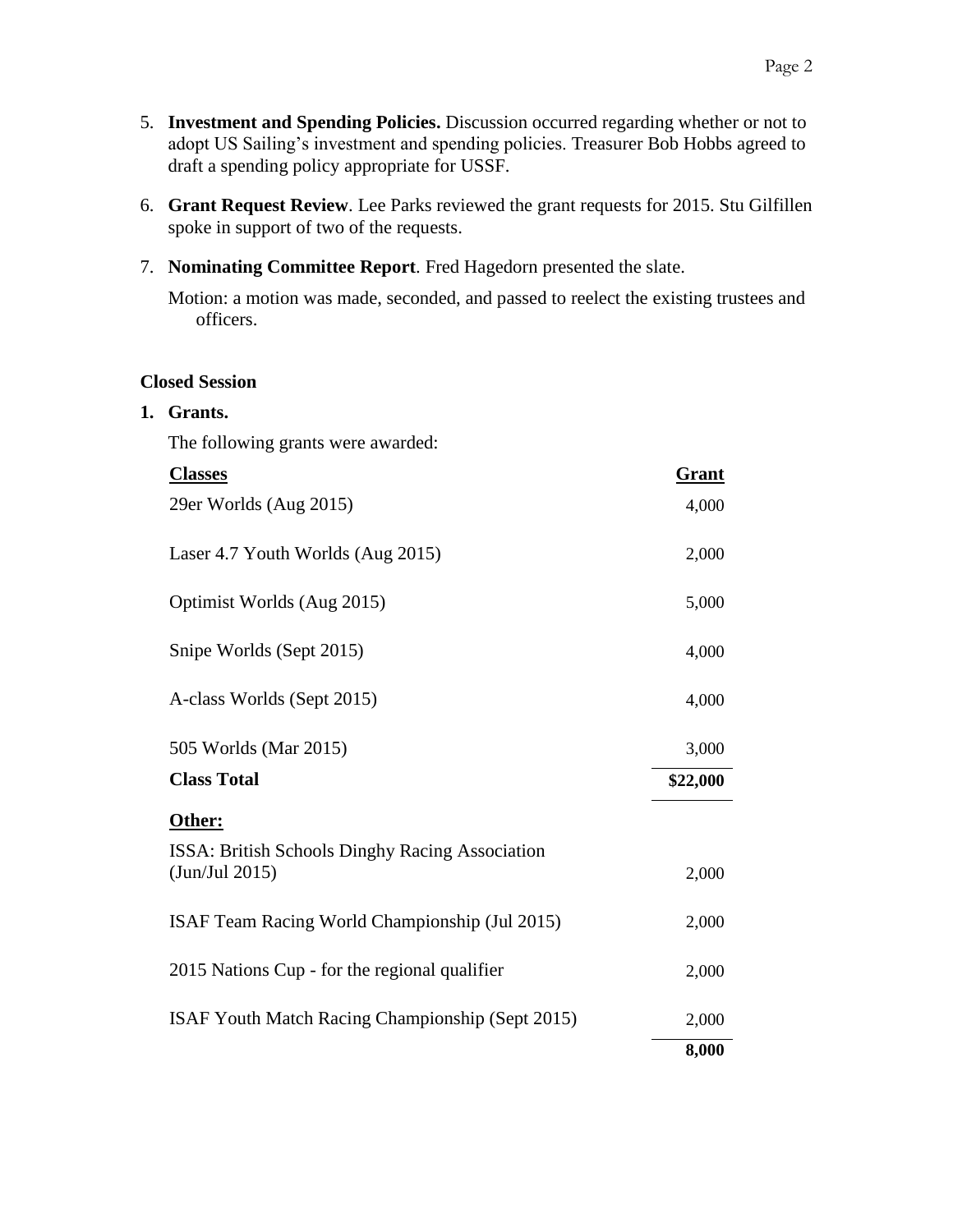| <b>GRAND TOTAL</b>                              | \$39,000 |
|-------------------------------------------------|----------|
| <b>Other Total</b>                              | 9,000    |
| NSPS/Community Sailing travel grants (Jan 2015) | 4,000    |
| ISAF Youth World Championship (Dec 15/Jan 16)   | 5,000    |

Motion: A motion was made, seconded, and approved to transfer \$30,000 from the Sailor's Grants Fund to the General Fund to support awarding of the grants for sailors.

- Motion: A motion was made, seconded, and approved to transfer \$2,000 from the America3 Fund, \$1,000 from the Walker Fund and \$2,000 to the General Fund to support young sailors attending the ISAF Youth World Championship.
- Motion: A motion was made, seconded, and approved to transfer \$4,000 from the Unrestricted Fund to the General Fund to support travel grants to NSPS.

It was noted that \$20,000 is to be directed from the Olympic fund to the Olympic Committee, fulfilling the second year of a 3-year grant of \$60,000 approved in 2013.

### **1. Tuna Fund.**

Motion: A motion was made, seconded, and approved to authorize the President to award up to \$4,000 from the Tuna Fund for expenses from 2013 and 2014.

## **ACTIONS BETWEEN MEETINGS**

### **Grants Awarded**

On March 17, 2014, in electronic voting in which 13 of 14 Trustees participated, the following grants were awarded:

### *Olympic Committee*

Motion: A motion was made, seconded, and approved to grant the US Sailing Olympic Committee \$20,000 in March 2014, \$20,000 in January of 2015 and \$20,000 in January of 2016 from the Olympic Program Fund for use as prescribed by the fund.

Discussion: The Kohler endowment, known as the "Olympic Program Fund" has a balance of about \$175,000. About \$75,000 is temporarily restricted having accumulated over the past years when few grants were made from this endowment, and therefore can be used for grants. After discussion with the USSF Executive Committee, Ben Richardson, chair of the US Sailing Olympic Committee, has requested three disbursements of \$20,000 for this quad. The Olympic Program Fund specifies that 20 percent is to be used for youth and emerging talent, 10 percent for disabled sailing, and no more than 5 percent for administrative overhead. Diana Kareta and Josh Adams have confirmed that the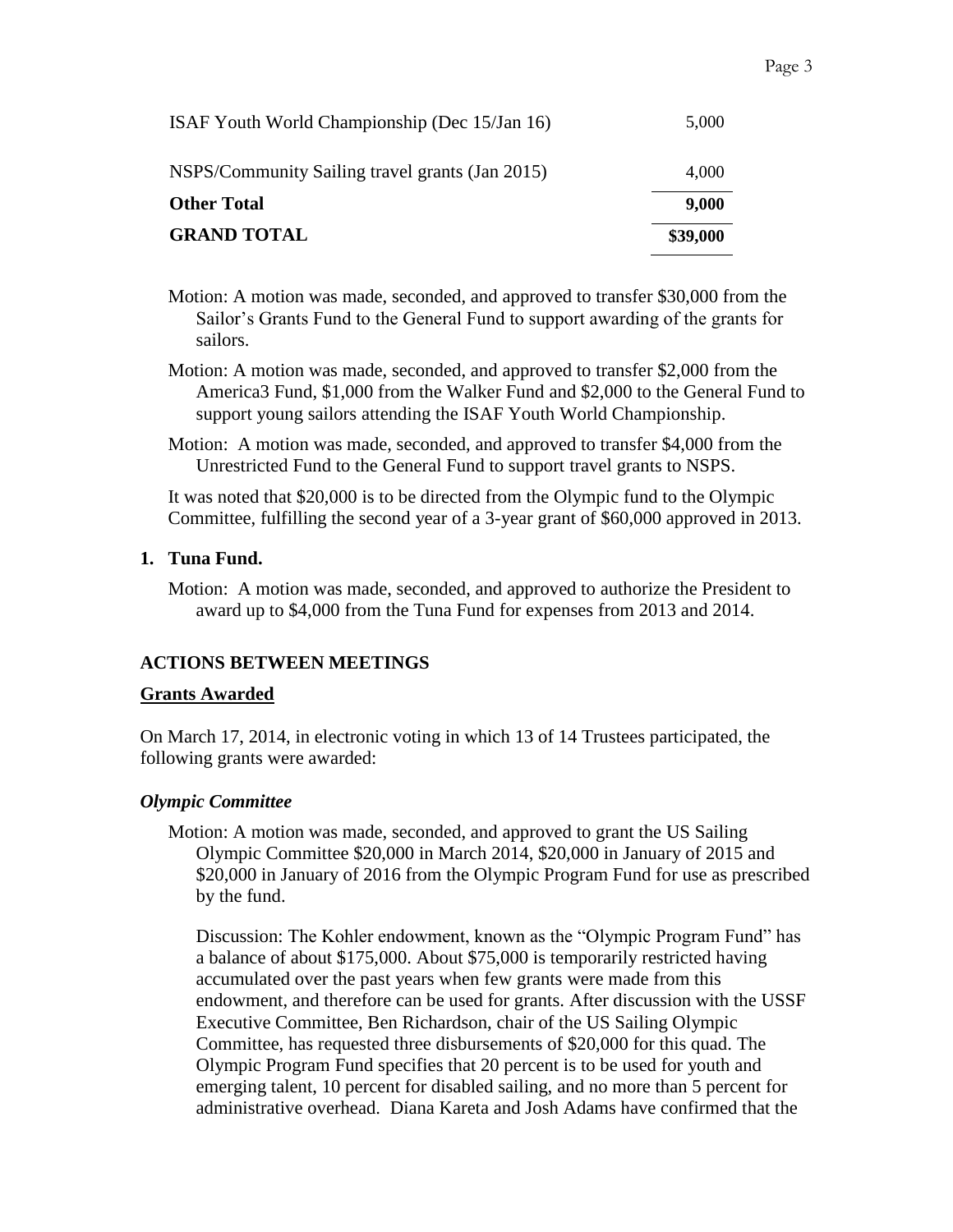US Sailing office accounting can keep track of the spending to assure the requirements are met.

#### *Youth Match Racing World Championships*

Motion: A motion was made, seconded, and approved to grant the Match Racing Committee \$2,000 from the general fund for the ISAF youth match racing world championships.

Discussion: In November, ISAF approved a new event, an ISAF youth match racing world championship.The first event will be held in July 2014. Dave Perry, chair of the Match Racing Committee, has requested a grant to help support sending a US team. In the past we have made grants from the general fund of \$2,000 for a two-person event and \$4,000 for a four-person event, depending on the boat selected. The Executive Committee recommends we grant \$2,000 to the ISAF Championship this year in addition to the \$2,000 already granted for the New Zealand Championships. Now that there are two different Youth Match Racing Championships, in the future USSF will need to decide whether to support one or both events.

### *Wilson Cup (Team Racing)*

Motion. A motion was made, seconded, and approved to grant the Inshore Division \$2,000 from the Schoonmaker fund for a team to attend the Wilson Cup.

Discussion: The USSF has supported team racing at the Wilson Cup in the past through a grant to the Team Racing Committee. Therefore Brian Hawbolt, Chair of the Inshore Division, was asked to accept the grant for the Wilson team. According to Joel Hanneman, the Wilson Trophy is probably the most competitive team racing regatta in the world currently.

### *Lightning Class South American Championship*

On July 2, 2014, in electronic voting in which 13 of 14 Trustees participated, the following motion was made:

Motion: A motion was made, seconded, and approved to The Trustees agreed that since the Lightning Class is not able to use their \$2,000 grant from USSF for the European Championship, they may instead apply the grant for travel to the South American Championship in December 2014.

### *Nations Cup*

On April 27, 2015 in electronic voting in which 13 of 14 Trustees participated, the following grant was awarded:

Motion: A motion was made, seconded, and approved to grant an additional \$2,000 from the general fund to the Nations Cup.